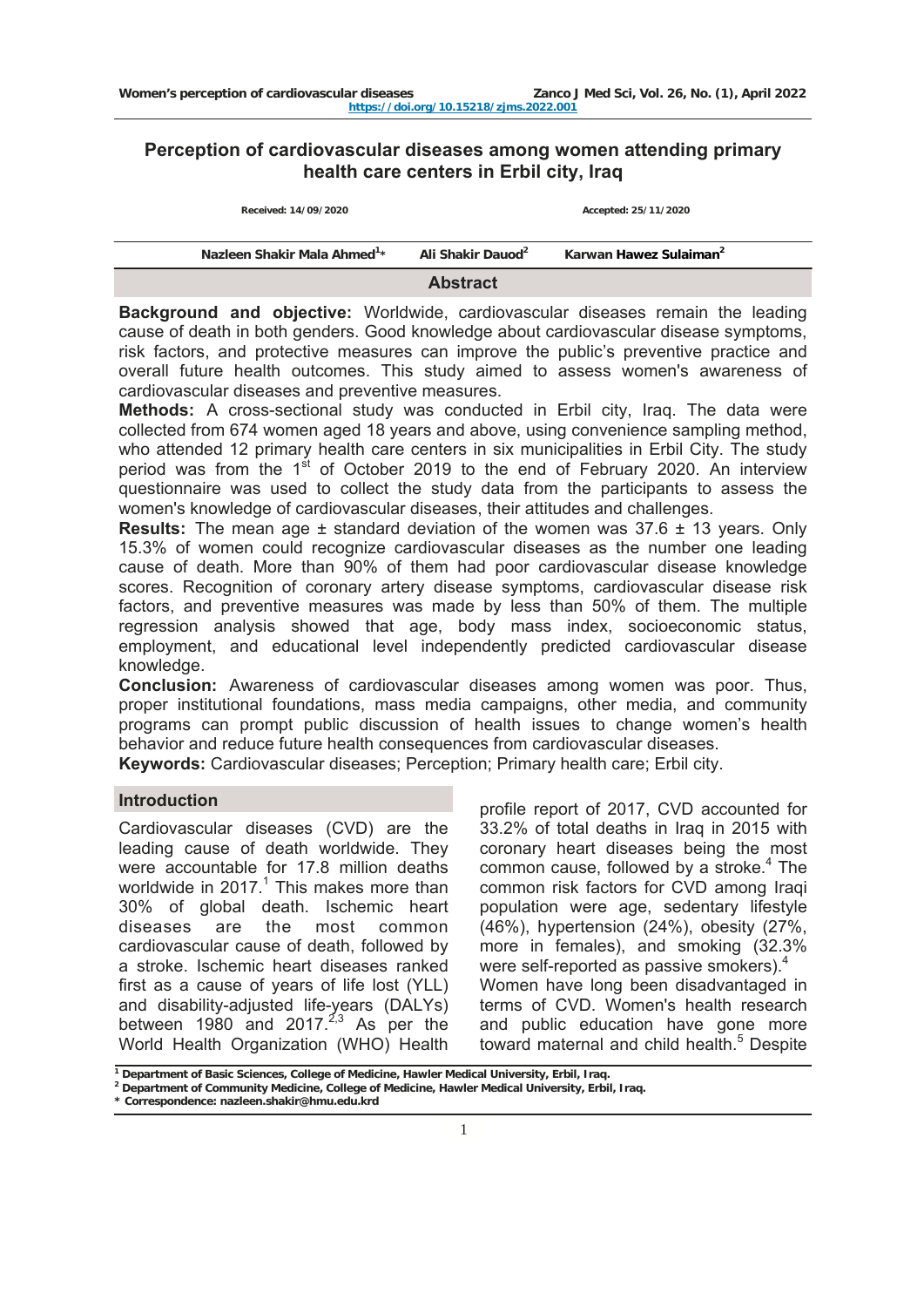being the number one killer of both sexes, the true burden of CVD is underestimated by the general public, especially women. Women fear breast cancer more than CVD; meanwhile, breast cancer is responsible for only one in every 38 deaths compared to one in every three deaths due to  $CVD$ .<sup>1,6</sup>

The other traditional risk factors for CVD in the form of diabetes mellitus, dyslipidemia, hypertension, unhealthy weight, smoking, sedentary lifestyle, unhealthy diet, and psychosocial factors are also more common in men than women. However, they tend to have worse outcomes in women.<sup>7,8</sup> Non-traditional risk factors Non-traditional risk factors unique to women have increasingly contributed to the development of CVD in women. Those factors are hypertensive disorders of pregnancy, gestational diabetes, preterm delivery, autoimmune diseases, depression, and breast cancer treatment.

Estrogen depletion like menopause and premature ovarian failure is another known risk factor for CVD confined to women.<sup>9,10</sup> The pattern of coronary artery disease in women differs from that of men. Angina and non-obstructive coronary artery disease are more common in women, and the prognosis is worse.<sup>7</sup> The atypical symptoms in the form of fatigue, neck and jaw pain, dyspnea, and nausea are more common in women than in men. For those reasons, CVD, particularly coronary artery disease, are thought to be under diagnosed and undertreated in women.<sup>11</sup>

Early recognition of risk factors and timely diagnosis of CVD are crucial to decreasing the mortality, morbidity, and health expenses from CVD. The American Heart Association had conducted a national survey on the awareness of CVD in women. It was found that less than one-third of American women were aware that CVD is the leading cause of death in 1997.

This figure was increased to half in 2012 after 15 years of public health education and cardiovascular campaigns.<sup>12</sup> This study aimed to assess women's awareness

of CVD and enhance the importance of a healthy lifestyle.

## **Methods**

This cross-sectional study was conducted in Erbil city, the capital of Kurdistan Region, Iraq. Erbil city covers 115 km<sup>2</sup> and has a population of over 846,000; 50% of them are female, and 35% are under 15 years old.<sup>4,13,14</sup>

A total of 674 women aged 18 years old and above who visited primary health care (PHC) centers in Erbil city for any reason from the  $1<sup>st</sup>$  of October 2019 to the end of February 2020 had participated in the study. The sample was chosen by using a convenience method. The sample size was calculated using the Daniel formula by an online sample size calculator.<sup>15</sup> Owing to the wide spectrum of CVD and wide range of risk factors with prevalence ranging from 46% for type 2 diabetes mellitus to 24% for hypertension and lack of exact numbers for these frequencies in women in Iraq, the prevalence of CVD was entered as 0.5, and a confidence interval of 99% was considered.<sup>4</sup> Twenty-four PHC centers provide six hours a day of health services for six municipalities in the city of Erbil. A total of 12 PHC centers were visited, two PHC centers were randomly chosen from each municipality, and a minimum of 50 women were chosen from each center.<sup>16</sup>

An interview questionnaire was used to address all relevant patients' demographic characteristics, age, sex, marital status, residency, educational level, smoking status, employment, and socioeconomic status.<sup>12,17</sup>

The questionnaire consisted of two sections. The first part included five questions to evaluate participants' awareness of CVD as a leading cause of death, their knowledge about coronary artery disease's main and atypical symptoms, CVD risk factors, preventive measures, and understanding of healthy diet. Each question was given a specific score based on how information was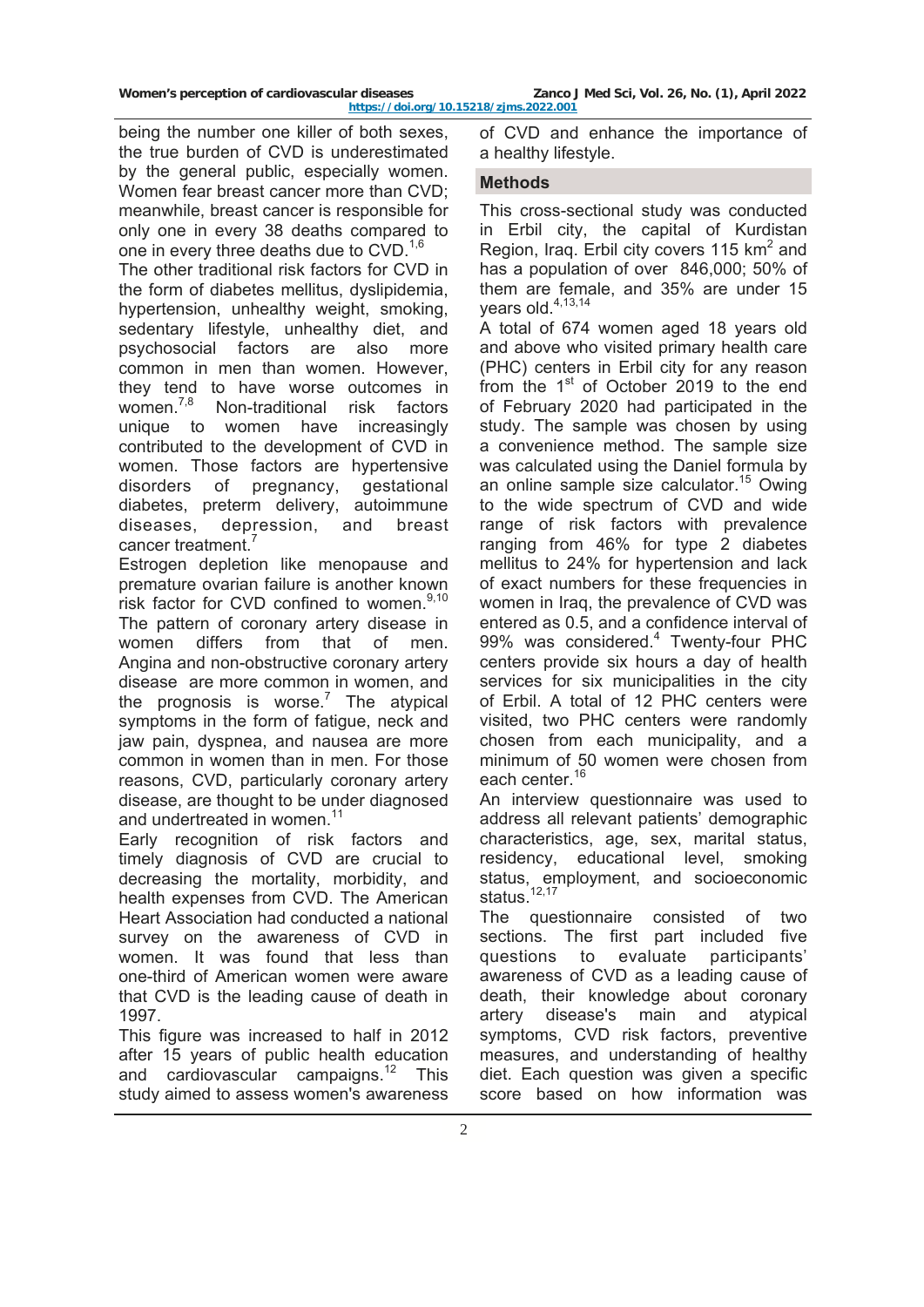**<https://doi.org/10.15218/zjms.2022.001>**

provided, and "do not know" or blank were given zero. These scores were then summed to calculate CVD knowledge scores. The second part assessed participants' preventive practice by asking about exercise habits, their perception of their weight, and whether they made steps to lose it and the reasons behind it. They were asked about the last time their blood pressure and serum lipids were checked. Finally, they were asked about their possible motivators and/or barriers to improving their cardiovascular health.

The socioeconomic status scoring that ranges from 0-12 was calculated from educational level (0-5), homeownership (0-2), number of rooms (0-2), car ownership (0-1), and monthly family income (0-2). Scoring lower than 5 is considered a low socioeconomic status, 5–8 is medium socioeconomic status, and more than 8 is considered a high socioeconomic status.<sup>18</sup>

Participants' weight (in kilograms), and height (in centimeters) were measured using Brecknell® HS-200M Mechanical Height and Weight Physician Scale, up to 440lb. capacity. Body mass index (BMI) was calculated by dividing weight in kilograms by squared height in meter and categorized as underweight with BMI less than  $18.5\text{kg/cm}^2$ ; normal weight with BMI between 18.5 and 24.9; overweight with BMI between 25 and 29.9; class I obesity with BMI between 30 and 34.9; class II obesity with BMI between 35 and 39.9; and class III obesity with BMI more than 40.<sup>19</sup>

Knowledge about CVD and preventive measures was categorized as high knowledge with scores of more than 70%, intermediate knowledge with scores of 50-70%, and poor knowledge with scores below 50%.<sup>20</sup>

Data were analyzed using the IBM statistical package for the social sciences (version 25). Age was expressed as means ± standard deviations (SD). Sociodemographic data, knowledge about heart diseases, risk factors, and preventive measures were expressed descriptively as proportions. Multiple response analysis was used when needed. Multiple regression analysis was used to assess the relationship between sociodemographic characteristics and CVD knowledge. The socioeconomic status, age, BMI, and educational level were entered into the multiple regression model as numerical. The educational level was entered as years of education, with zero for illiterate and ≥13 years for those with higher educational degrees. Being employed was two categories (unemployed entered as (0) and employed as (1)). A *P* value of ≤0.05 was considered statistically significant.

This study protocol was approved by the Research Ethics Committee of the Kurdistan Board for Medical Specialties. A pilot study was initially conducted on 25 women to consider the feasibility of the questionnaire. Then some adjustments were made accordingly. All the women were informed of the study aims, then recruited after obtaining verbal informed consent. The women were assured of the anonymity of the study. After completing the questionnaire, they were acknowledged and given proper instructions about a healthy lifestyle.

## **Results**

Table 1 shows the sociodemographic characteristics of the women (total 674). The mean age of the women was  $37.6 \pm 1$ 13 SD; more than 70% were between 25 and 55 years old. Only 37.4% of them had a normal weight. There was a linear relationship between participants' BMI and age (R = 0.55, *P* <0.005). More than 70% of the women were married, 31.8% had attained ≥13 years of education, and around 21% never went to school.

The majority of the women were not employed (75.8%). Around half of them had medium socioeconomic status, and more than 43.6% had a low socioeconomic status. Although only 2% were active smokers, around 30% of them were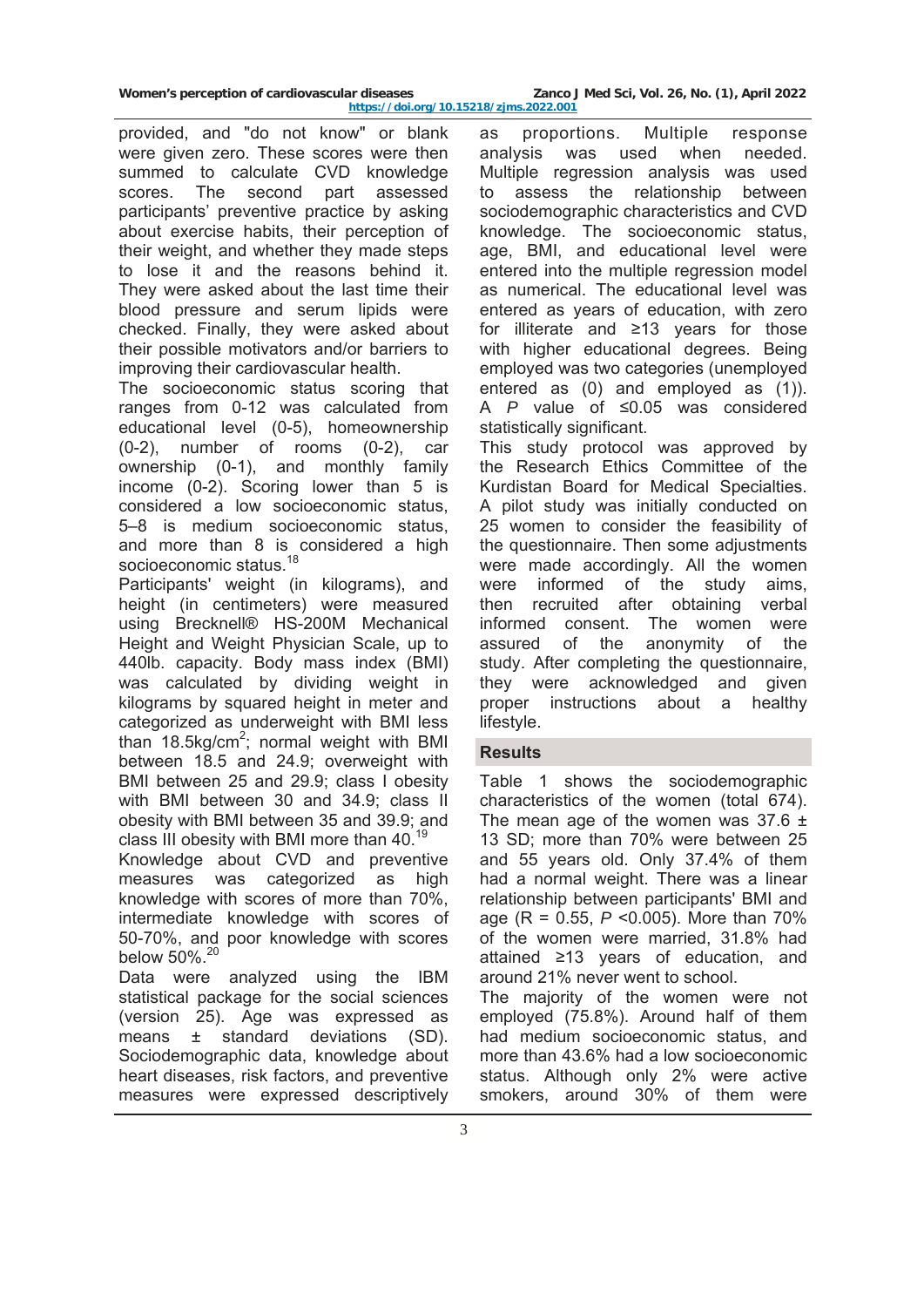exposed to second-hand smoke. Regarding their self-reported medical<br>history, 14% of the women had history, 14% of the women had hypertension, 9.8% said they had diabetes,

8.6% had dyslipidemia, 69.2% reported having no known chronic medical illness, and some had more than one illness.

|  | Table 1 Sociodemographic characteristics of the women |  |  |
|--|-------------------------------------------------------|--|--|
|--|-------------------------------------------------------|--|--|

| Sociodemographic variables |                   | No. | $\%$ |
|----------------------------|-------------------|-----|------|
| Age groups in years        | < 25              | 123 | 18.2 |
|                            | 25-34             | 184 | 27.3 |
|                            | 35-44             | 181 | 26.9 |
|                            | 45-54             | 107 | 15.9 |
|                            | 55-64             | 58  | 8.6  |
|                            | $\geq 65$         | 21  | 3.1  |
| <b>BMI</b> category        | Underweight       | 25  | 3.7  |
|                            | Normal weight     | 252 | 37.4 |
|                            | Overweight        | 198 | 29.4 |
|                            | Class I Obesity   | 130 | 19.3 |
|                            | Class II obesity  | 50  | 7.4  |
|                            | Class III obesity | 19  | 2.8  |
| <b>Marital status</b>      | Single            | 150 | 22.2 |
|                            | Married           | 483 | 71.7 |
|                            | Divorced          | 8   | 1.2  |
|                            | Widowed           | 33  | 4.9  |
| <b>Employment</b>          | Unemployed*       | 511 | 75.8 |
|                            | Employed          | 163 | 24.2 |
| Socioeconomic status       | Good              | 215 | 31.9 |
|                            | Medium            | 165 | 24.5 |
|                            | Low               | 294 | 43.6 |
| <b>Smoking status</b>      | Smoker            | 14  | 2.0  |
|                            | Non-smoker        | 446 | 66.2 |
|                            | Ex-smoker         | 12  | 1.8  |
|                            | Passive smoker    | 202 | 30.0 |
| <b>Medical History**</b>   | Heart disease     | 29  | 4.4  |
|                            | Hypertension      | 92  | 13.9 |
|                            | <b>Diabetes</b>   | 65  | 9.8  |
|                            | <b>Stroke</b>     | 11  | 1.7  |
|                            | Dyslipidemia      | 57  | 8.6  |
|                            | Negative          | 457 | 69.2 |
|                            | Others            | 60  | 9.1  |
| <b>Total</b>               |                   | 674 | 100  |

\* Including housewives, retired, and students.

\*\* The percentage here represents the percentage of cases not responded using multiple response set analysis.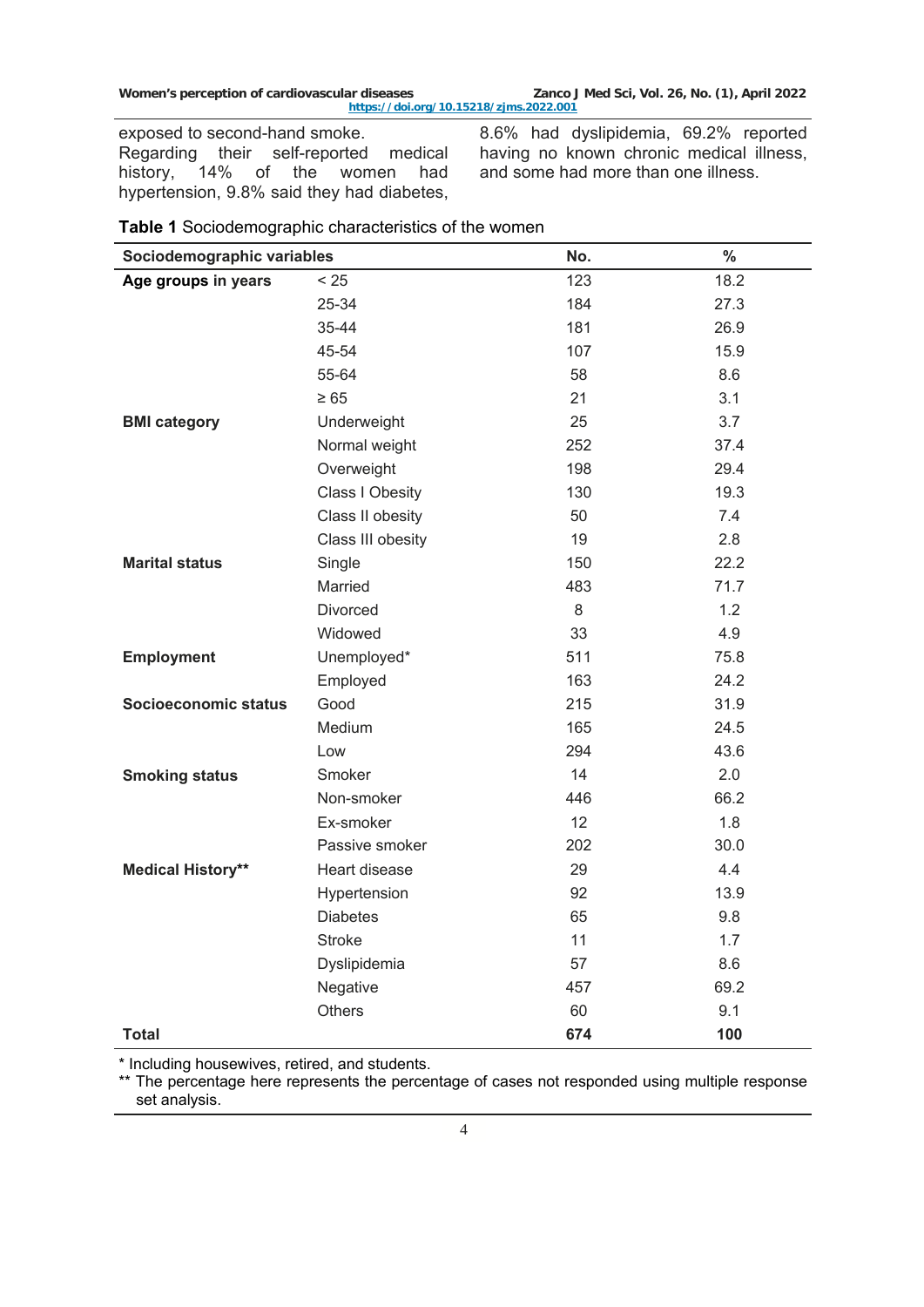Women's perception of cardiovascular diseases **Zanco J Med Sci, Vol. 26, No. (1), April 2022 <https://doi.org/10.15218/zjms.2022.001>**

The mean CVD knowledge score was  $6.8 \pm 5.2$ , with the maximum score gained was 24 out of 30 points. More than 90% (615) of the women were found to have poor knowledge of CVD and preventive measures (Figure 1). The mean CVD knowledge score was "What is the leading cause of death in 6.8  $\pm$  5.2, with the maximum score gained women?". Less than one-third (28.1%) of was 24 out of 30 points. More than 90% the women who participated

Figure 2 shows women's responses to

women?". Less than one-third (28.1%) of the women who participated in the study recognized cancer as the most cause, while only 15.3% of them recognized CVD as the leading cause of death.



**Figure 1** Knowledge of CVD and preventive measures



**Figure 2** Knowledge of CVD as a leading cause of death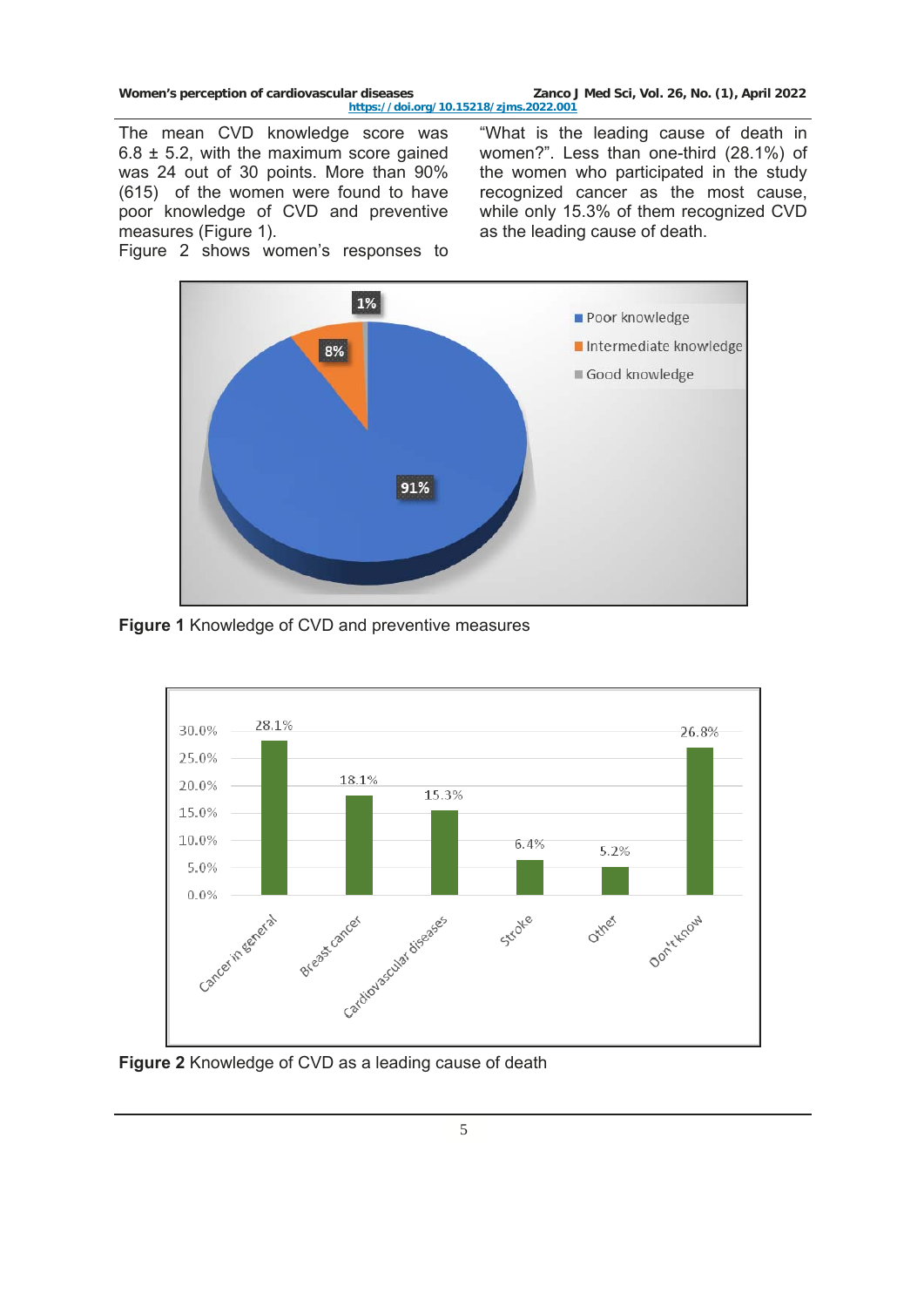Women's perception of cardiovascular diseases **Zanco J Med Sci, Vol. 26, No. (1), April 2022 <https://doi.org/10.15218/zjms.2022.001>**

Among the main symptoms of heart attack, chest pain and breathlessness were the most common symptoms identified by 65.5% of the women. Meanwhile, one-third of the women (33.2%) chose "Don't know" among the options of symptoms of heart attack. The atypical symptoms like fatigue, shoulder pain, sweating, syncope, and neck/jaw pain were identified less (Figure 3).

Regarding women's knowledge about CVD risk factors, stress was the most common risk factor identified by 40.6% of

participants, followed by being obese, high blood pressure, abnormal lipids, and smoking (32.2%, 22.7%, 22.2%, and 20.5%, respectively). Less than one-fifth of the women could recognize a sedentary lifestyle, unhealthy diet, and high blood sugar as causes of heart diseases. More than 40% of the women correctly identified regular exercise and healthy eating habits. More than one-third of them identified minimizing stress as a preventive measure, 23% identified smoking, and 3.5% said nothing could reduce CVD risk (Figure 4).



**Figure 3** Symptoms of heart attack identified



**Figure 4** CVD risk factors and preventive measures identified by the participants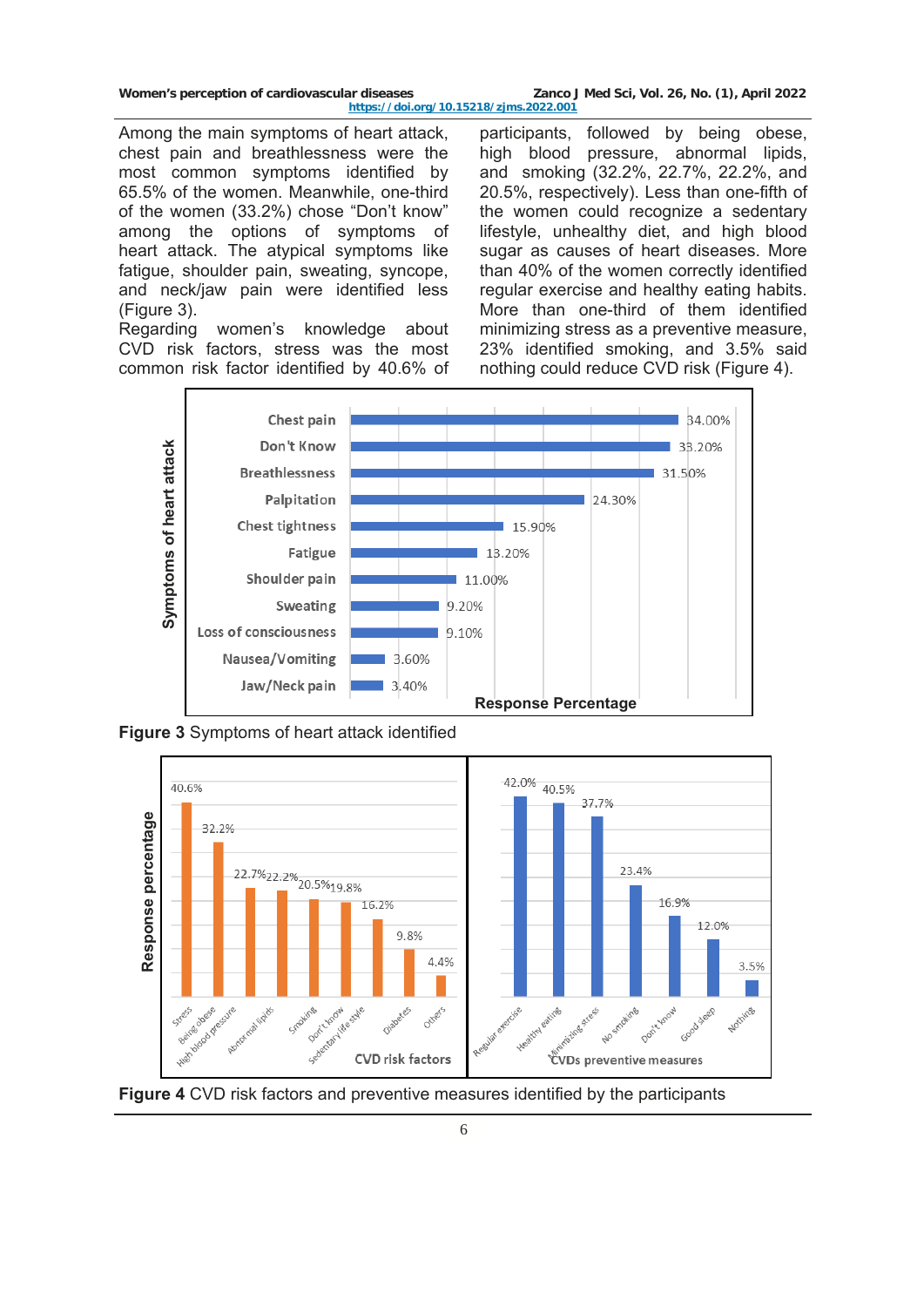| Women's perception of cardiovascular diseases |
|-----------------------------------------------|
|-----------------------------------------------|

Zanco J Med Sci, Vol. 26, No. (1), April 2022 **<https://doi.org/10.15218/zjms.2022.001>**

When the women were asked about the definition of a "healthy diet," low fat, consuming vegetables and fruits, low carb, and low salt were mentioned by 57.4%, 46.6%, 29.8%, and 26.9%, respectively. Fish and high fiber were mentioned by very few women (2.9% and 1.3%), and one-third mentioned irrelevant foods as a definition of a healthy diet.

A healthy systolic blood pressure of  $\leq 120$ mmHg was correctly recognized by around 89% of the women, and diastolic blood pressure of ≤ 80 mmHg was recognized by around 40% of them.

Only 13.9% of the women mentioned that they were doing exercises. In 10.8% of them, the type of exercise they were doing was aerobic, and in 30%, it reached 150 minutes per week. Around 64% of the participants reported that they think about their weight as normal weight. Therefore, they have never tried to lose weight.

Around 56.1% of those who tried to lose weight reported that longevity and good health were the reasons why they tried to do so. Shape, symptom control (mainly backache), better mobility, and fertility were reported as other reasons (Table 2). Among the motivators recorded by the women to reduce their future CVD risk, "To have better health" was recorded by 80.6% of the respondents. "For my family" was recorded by 32.4%, "To avoid medications" by 24.3%, and "To live longer" by 19.9% of them (Table 2).

| <b>Table 2</b> Motivators mentioned by the women to reduce their weight and CVD risk |  |  |  |
|--------------------------------------------------------------------------------------|--|--|--|
|                                                                                      |  |  |  |

| <b>Factors enhanced weight reduction</b>                              | No.                              |                     | $\frac{0}{0}$   |
|-----------------------------------------------------------------------|----------------------------------|---------------------|-----------------|
| Longevity and health                                                  | 78                               |                     | 56.1            |
| Shape                                                                 | 25                               |                     | 18.0            |
| Symptom control                                                       | 15                               |                     | 10.8            |
| Shape, longevity and health                                           | 15                               |                     | 10.8            |
| Better mobility                                                       | 4                                |                     | 2.9             |
| Fertility                                                             | $\overline{2}$                   |                     | 1.4             |
| Total                                                                 | 139                              |                     | 100             |
| Missing                                                               | 535                              |                     |                 |
| <b>Factors enhanced willingness to reduce CVD risk</b>                | No. of<br>responses <sup>*</sup> | $%$ of<br>responses | $%$ of<br>cases |
| To have a better health                                               | 514                              | 42.8                | 80.6            |
| For my family                                                         | 207                              | 17.3                | 32.4            |
| To avoid medications                                                  | 155                              | 12.9                | 24.3            |
| To live longer                                                        | 127                              | 10.6                | 19.9            |
| A close person developed or died of heart disease                     | 101                              | 8.4                 | 15.9            |
| I heard information related to heart disease                          | 49                               | 4.1                 | 7.7             |
| My doctor has explained to me the risks<br>and<br>preventive measures | 22                               | 1.8                 | 3.4             |
| I have heart disease                                                  | 21                               | 1.8                 | 3.3             |
| <b>Others</b>                                                         | 4                                | 0.3                 | 0.6             |
| Total                                                                 | 1200                             | 100                 |                 |

⃰Multiple response set analysis was used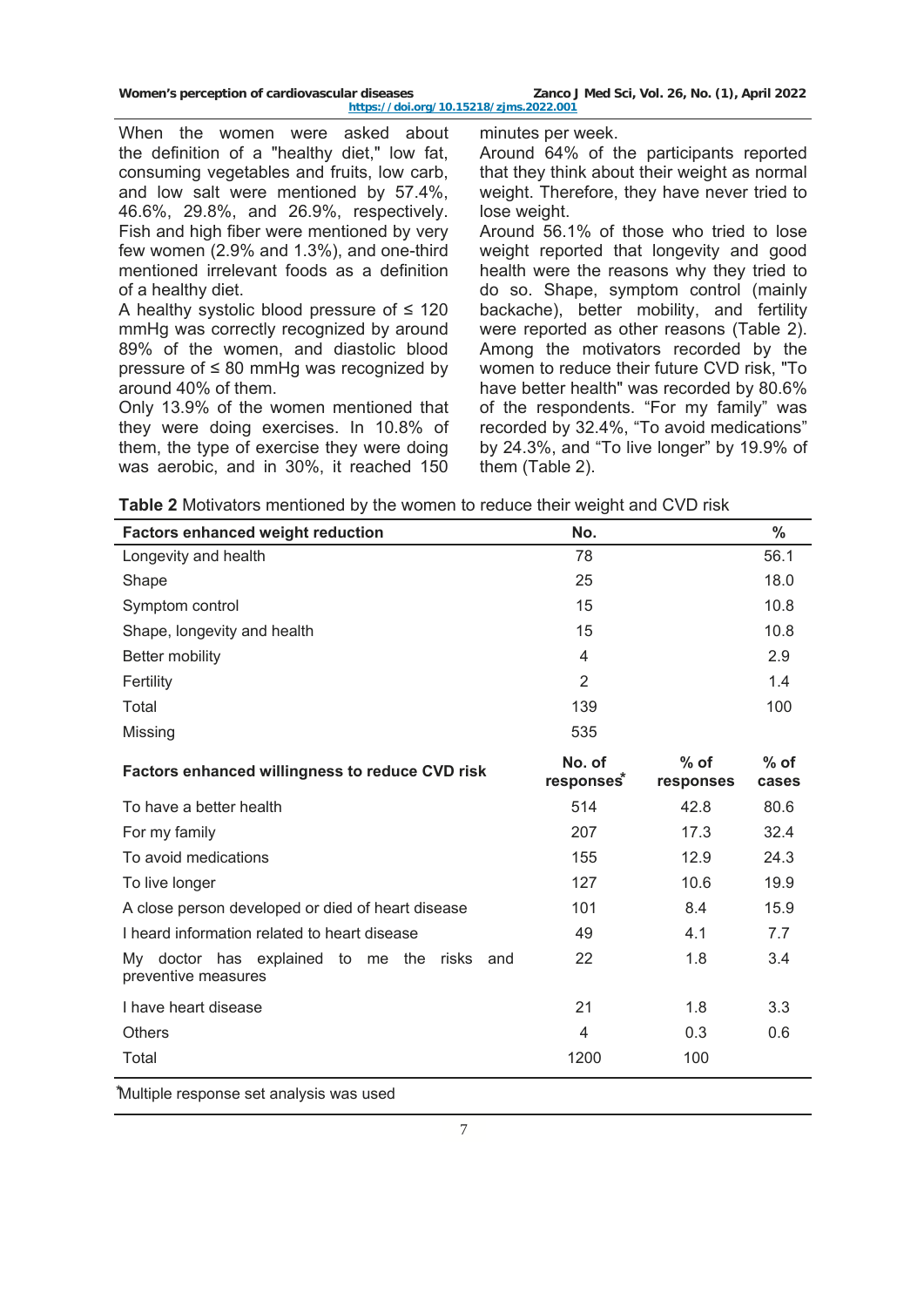| Women's perception of cardiovascular diseases | Zanco J Med Sci, Vol. 26, No. (1), April 2022 |
|-----------------------------------------------|-----------------------------------------------|
| https://doi.org/10.15218/zjms.2022.001        |                                               |

Among the most frequent CVD risk reduction barriers recorded by the women, lack of time and carelessness were mentioned by 32.4% and 23.2% of them, respectively. Feeling that God determines their health, having many family obligations, and having scarce money was recorded by 10% of the women. About 68% of the women reported that their blood pressure had been checked

during the last six months, and this

percentage increased with increasing the age of women. About 46.6% of the women reported that their serum lipids had never been checked; most of them (60%) were younger than 45 years old. The multiple regression analysis showed that being employed, socioeconomic

status, age, BMI, and educational level independently predicted the CVD knowledge, and being employed was the strongest predictor (Table 3).

| <b>Model</b>         | R                                            |                   | R square Adjusted R square                 |          | Std. Error of the<br><b>Estimate</b> |
|----------------------|----------------------------------------------|-------------------|--------------------------------------------|----------|--------------------------------------|
|                      | 0.369                                        | 0.136             | 0.129                                      |          | 4.866                                |
|                      | Coefficients <sup>a</sup>                    |                   |                                            |          |                                      |
| <b>Model</b>         | <b>Unstandardized</b><br><b>Coefficients</b> |                   | <b>Standardized</b><br><b>Coefficients</b> | t        | P value                              |
|                      | в                                            | <b>Std. Error</b> | <b>Beta</b>                                |          |                                      |
| b. (Constant)        | 0.519                                        | 1.478             |                                            | 0.351    | 0.726                                |
| Age                  | 0.099                                        | 0.018             | 0.245                                      | 5.462    | 0.000                                |
| BMI                  | $-0.094$                                     | 0.040             | $-0.106$                                   | $-2.339$ | 0.020                                |
| Being employed       | 2.399                                        | 0.535             | 0.221                                      | 4.487    | 0.000                                |
| socioeconomic status | 0.381                                        | 0.134             | 0.144                                      | 2.853    | 0.004                                |
| Years of education   | 0.010                                        | 0.147             | 0.003                                      | 0.065    | 0.048                                |

## **Table 3** Predictors of CVD knowledge

a. Dependent Variable: Knowledge Score.

b. Predictors: (Constant), Age, BMI, Being employed, socioeconomic status, Years of education.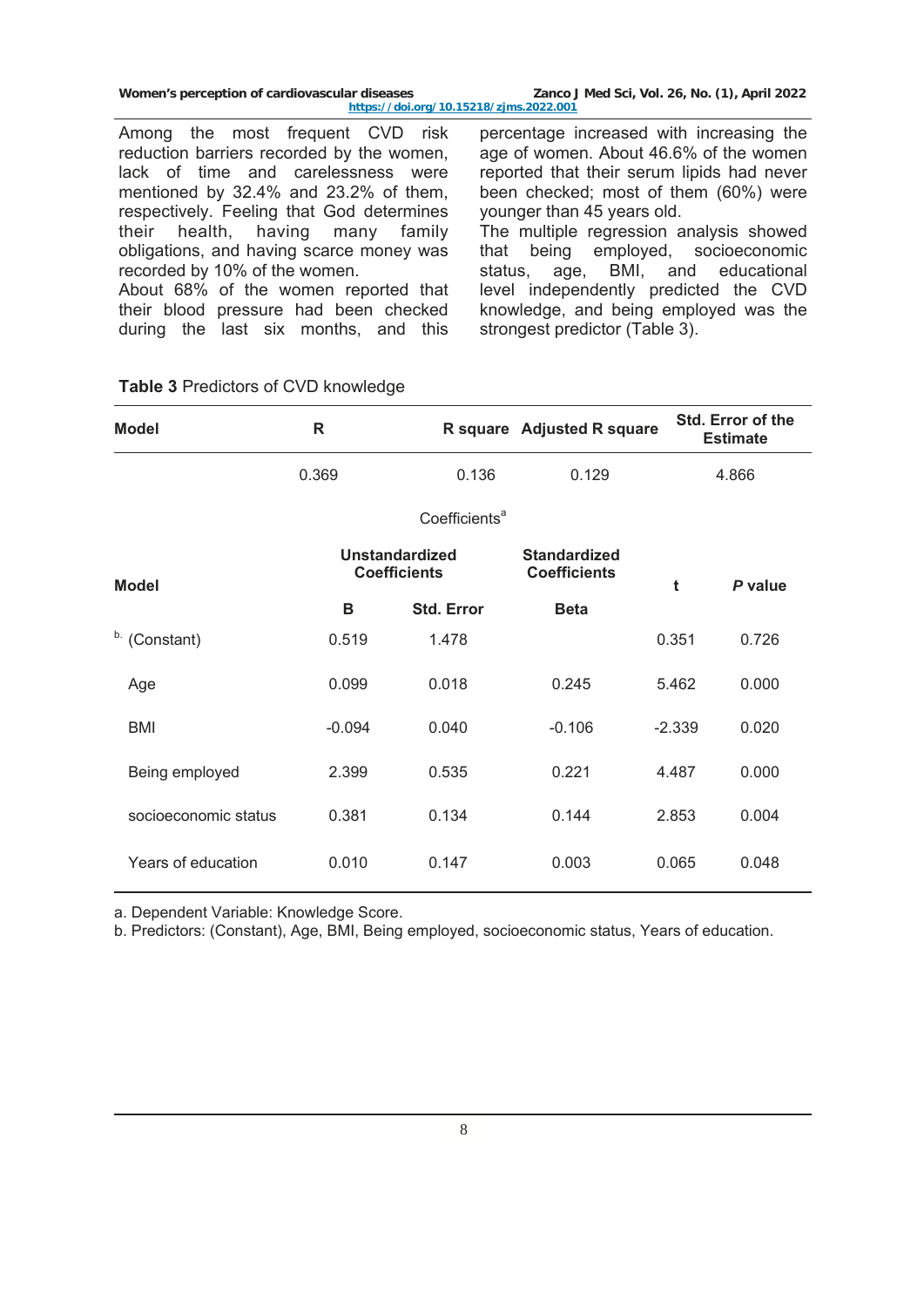Women's perception of cardiovascular diseases **Zanco J Med Sci, Vol. 26, No. (1), April 2022** 

### **Discussion**

Studies and guidelines have revolutionized the field of CVD, but with a tendency towards men. Women need health awareness programs to adopt a healthy lifestyle, and the raised mortality due to CVD among them has just accelerated this need. The current study is the first in Iraq to assess the knowledge, risk factors, and perception of CVD among a sample of women at PHC centers in Erbil city.

More than 70% of the women were younger than 55 years old, most of them were overweight and unemployed. The majority of the women who participated in the study had poor knowledge of CVD. Almost half of them still believed that cancer is the number one leading cause of death, specifically breast cancer. This belief was reflected in their attitudes towards knowing the preventive measures and practicing a healthy lifestyle.

This percentage was similarly observed by Mosca et al. in 1997, but it became 32% after 15 years of health education.<sup>12</sup> Around 31% was described by Khan and Ali among Emirati women in 2017.<sup>21</sup>

In the results of our study, women had a low awareness of the seriousness of the CVD (only 15.3% had a good knowledge). Mosca et al. observed a better response, and 56% of participants could regard heart disease as the number one cause of death.<sup>12</sup> A very close number (55%) was recorded by Merz et al. $^{22}$  Meanwhile, 32% of the participants studied by Khan and Ali could identify the seriousness of  $CVD$ .<sup>21</sup> The reason behind this low figure in our study compared to the other mentioned studies might be due to the effects of the broadcasting that has widely stressed women cancer in expense to CVD as well as inadequate health institutional alertness and support.

Slightly over 30% of the women in our study have recognized the symptoms of the heart attack. This percentage was close to that of Tedesco et al. $23$  and slightly higher than that of Khan and Ali, where the recognition of the main symptoms of

a heart attack by their study participants did not exceed 25%.20 While this number was close to 50% in Awad and Al-Nafisi's study.<sup>24</sup> Psychosocial stress was recorded by 40% of the women as the only risk factor for CVD. The figure about stress was close to that found by Sarnecka et al. $17$ Regular exercise and healthy eating were recognized by 40% of the women, but attitudes toward avoiding smoking, having a normal weight, control of blood pressure and blood sugar were very low.

Most women believed in a "healthy diet" and could recognize consuming low fat, vegetables and fruits, low carb, and low salt as components of a healthy diet (by 57.4%, 46.6%, 29.8%, 26.9% of the participants, respectively). Fish and high fiber foods were ignored; probably, they could not exactly recognize the high fiber diet and did not appreciate the nutritional facts of fish.

There were significant gaps between participants' perceived knowledge of the role of regular exercise as a CVD protective measure and their habits. In the current study, only 13.9% of the women recorded that exercise is included in their habits, and most of them were below standards. Most overweight women did not perceive their weight as unhealthy. Therefore, they never tried to lose weight. Longevity and health were the main reasons for losing weight; better contour was another reason. These unhealthy lifestyle habits were much worse than what was found by Szoeke et al. $25$  The reason could be due to the direct distressful effects of the family, culture, and social backgrounds.

Women in the eastern countries have long been raised to be housewives, and doing outdoor exercise is still not socially acceptable. Most of those women are working hard to take care of their families' requirements, and they believe that doing so is enough daily exercise to stay healthy. The literature has shown that there are barriers to implementing a healthy lifestyle. Mosca et al. have described some barriers,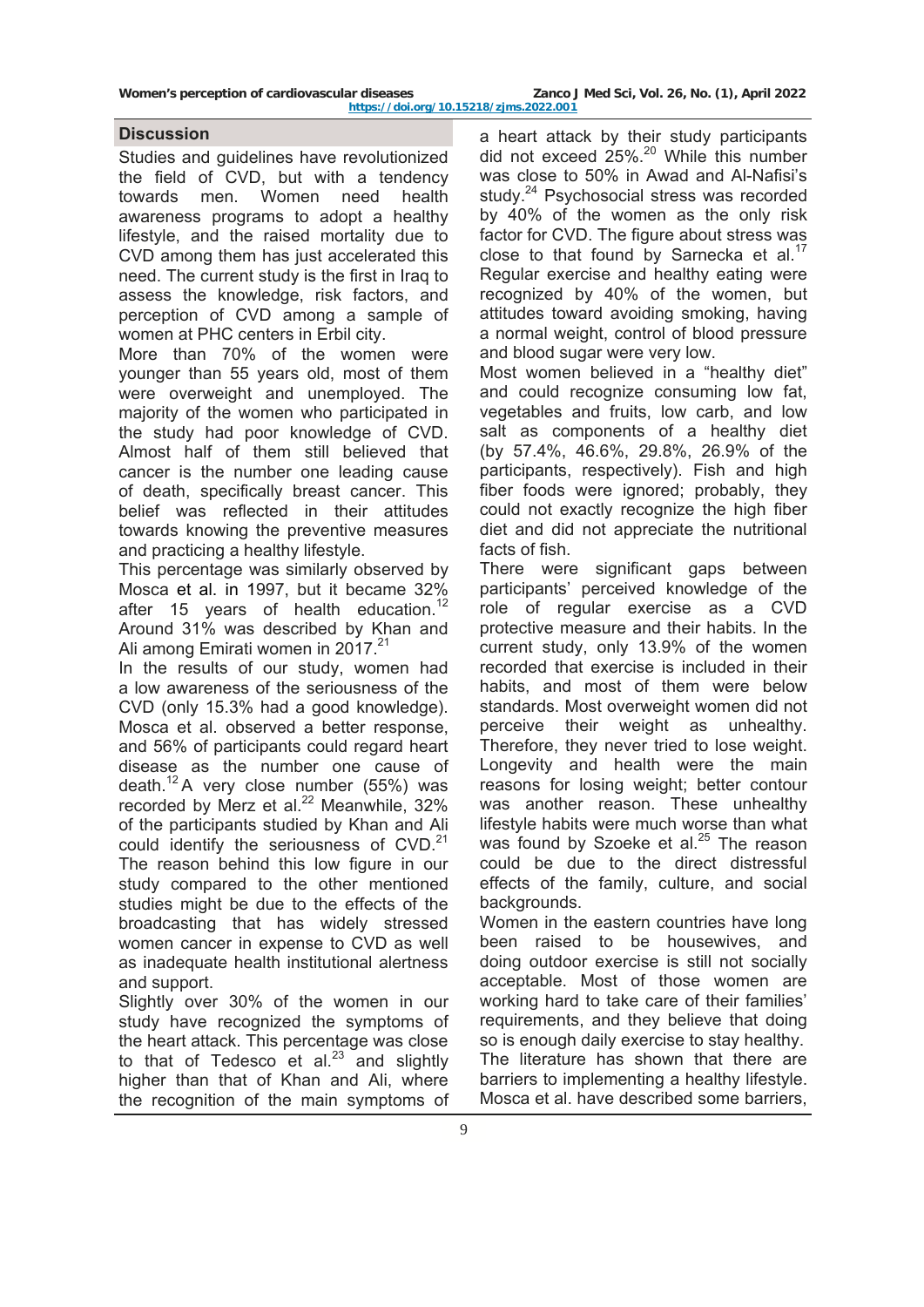| Women's perception of cardiovascular diseases | Zanco J Med Sci, Vol. 26, No. (1), April 2022 |  |  |  |
|-----------------------------------------------|-----------------------------------------------|--|--|--|
| https://doi.org/10.15218/zims.2022.001        |                                               |  |  |  |

such as not having enough money, low self -confidence in making a change, lack of time, being too stressed to do the right thing, not knowing what to do, and having family obligations, among others. These responses were observed in 11 to 16% of his study participants.<sup>12</sup> Our participants highlighted a lack of time and not taking the subject seriously as their main technical barriers. This may reflect the nature of the woman who cares about her surroundings with less attention to her health and the tremendous benefits of a healthy lifestyle. On the other hand, women's main motivators to lower their CVD risk were having better health (80.6%), for the sake of their families (32.2%), and avoiding medications (24.5%). For better health, feeling better, living longer were the main motivators observed by Mosca et al.<sup>12</sup> Our study findings showed gaps in the proper health education that has to be delivered to the public, whether through their health care providers or health campaigns; not forgetting the role of the mass media and some international organizations such as the WHO. The health care professionals are required to integrate cardiovascular health into women's health and to deal with their female patients as a package rather than treating a specific disease. Avoiding clinical inertia among health care providers and using CVD risk assessment may improve cardiovascular health in women. The multiple regression analysis showed that many independent variables

could predict CVD knowledge among women. Being unemployed, having low socioeconomic status, being younger, having a higher BMI, and low education were significant predictors of poor CVD knowledge. The relationship between low educational status, younger age, and poor CVD knowledge was similarly observed by other researchers.<sup>23,26</sup> Poor CVD knowledge among our study sample can probably be explained by the fact that the majority of those who visit the public PHC centers are of low socioeconomic status, keeping in mind the relatively high cost of

private clinics and the lack of health insurance systems obtained by the governmental health authorities. Knowing the population who needs health education can cost-effectively target specific population groups in health awareness campaigns.

Our study has limitations. It was done in public primary health centers, and private sectors were not included, which could involve a higher social degree population. The data were collected using questionnaires filled out by the participants rather than observing participants' actual behavior. Furthermore, the interviewing questionnaires have their limitations, especially during work rush hours. In addition, women who already had heart disease were included in the study, and they probably had better information about their illness. It would be better if they were excluded. Furthermore, it would be better if face-to-face interviews with more detailed information about CVD, what to do when having symptoms and observing the preventive practice were conducted through a wider community-based survey, including different other social classes, to correctly define public knowledge.

### **Conclusion**

The awareness of CVD in women in our study was poor. Thus, proper institutional foundations, mass media campaigns, other media, and community programs targeting specific populations can prompt public discussion of health issues to change women's health behavior and reduce future health consequences from CVD.

### **Funding**

Not applicable.

### **Competing interests**

The authors declare that they have no competing interests.

### **References**

1. Benjamin EJ, Virani SS, Callaway CW, Chamberlain AM, Chang AR, Cheng S, et al. Heart disease and stroke statistics - 2018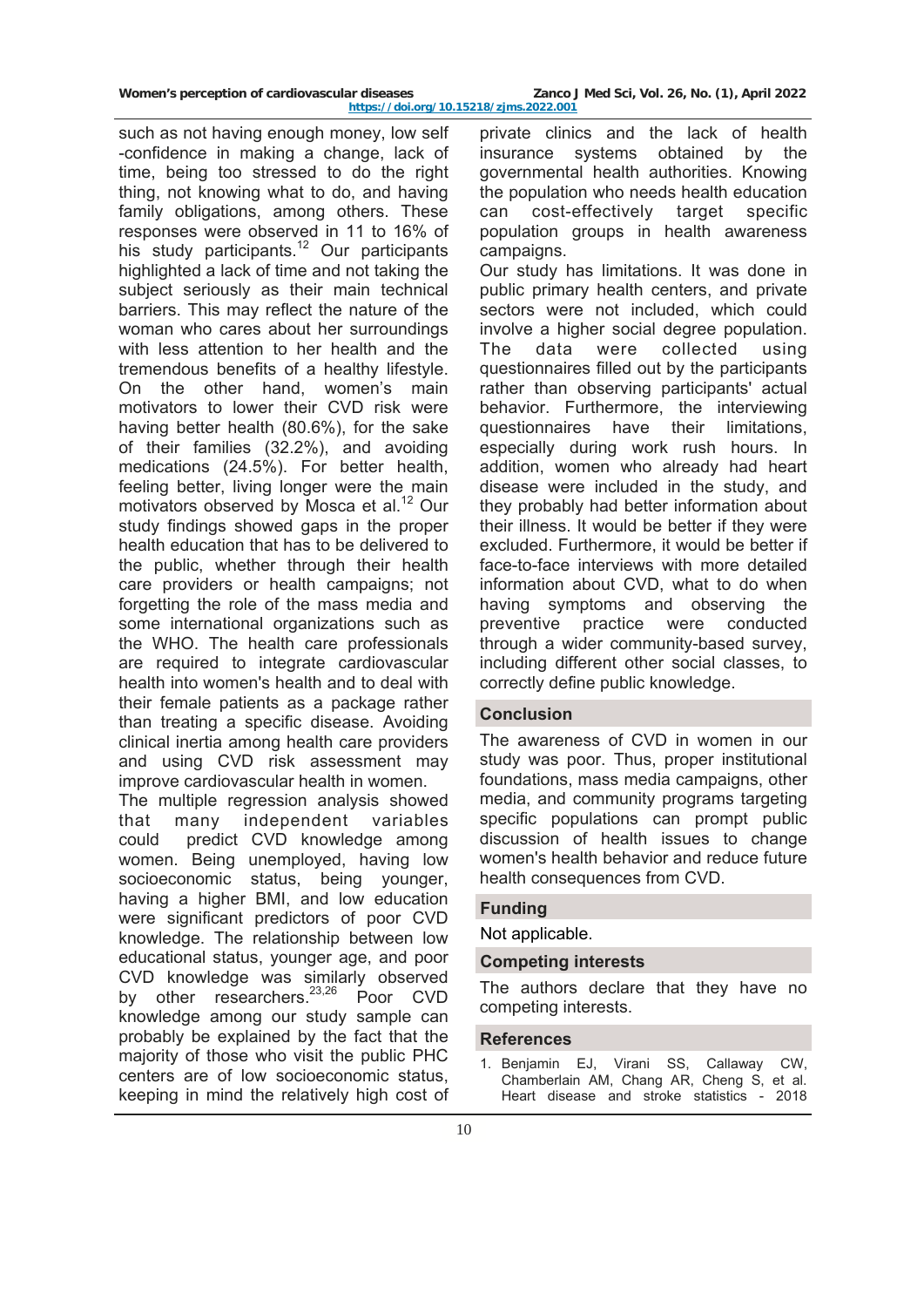Women's perception of cardiovascular diseases **Zanco J Med Sci, Vol. 26, No. (1), April 2022 <https://doi.org/10.15218/zjms.2022.001>**

 update: A report from the American Heart Association. Circulation. 2018;137(12):e467–92. [https://doi.org/10.1161/CIR.0000000000000558.](https://doi.org/10.1161/CIR.0000000000000558)

- 2. Hay SI, Abajobir AA, Abate KH, Abbafati C, Abbas KM, Abd-Allah F, et al. Global, regional, and national disability-adjusted life-years (DALYs) for 333 diseases and injuries and healthy life expectancy (HALE) for 195 countries and territories, 1990-2016: A systematic analysis for the Global Burden of Disease Study 2016. Lancet. 2017;390:1260–344. [https://](https://doi.org/10.1016/S0140-6736(17)32130-X) [doi.org/10.1016/S0140-6736\(17\)32130-X.](https://doi.org/10.1016/S0140-6736(17)32130-X)
- 3. Roth GA, Abate D, Abate KH, Abay SM, Abbafati C, Abbasi N, et al. Global, regional, and national age-sex-specific mortality for 282 causes of death in 195 countries and territories, 1980–2017: a systematic analysis for the Global Burden of Disease Study 2017. Lancet. 2018;397 (10159):1736–88. [https://doi.org/10.1016/S0140-](https://doi.org/10.1016/S0140-6736(18)32203-7) [6736\(18\)32203-7.](https://doi.org/10.1016/S0140-6736(18)32203-7)
- 4. WHO. Iraq Health Profile. Cairo; 2017. (Accessed March 20, 2019, at http://apps.who.int/ bookorders).
- 5. Woodward M. Cardiovascular Disease and the Female Disadvantage. Int J Environ Res Public Health. 2019;16(7):1165. [https://doi.org/10.3390/](https://doi.org/10.3390/ijerph16071165) [ijerph16071165.](https://doi.org/10.3390/ijerph16071165)
- 6. DeSantis CE, Ma J, Gaudet MM, Newman LA, Miller KD, Goding Sauer A, et al. Breast cancer statistics, 2019. CA Cancer J Clin. 2019;69:438– 51. h[ttps://doi.org/10.3322/caac.21583.](https://doi.org/10.3322/caac.21583)
- 7. Garcia M, Mulvagh SL, Merz CNB, Buring JE, Manson JAE. Cardiovascular disease in women: Clinical perspectives. Circ Res. 2016;118:1273– 93.h[ttps://doi.org/10.1161/circresaha.116.307547](https://doi.org/10.1161/circresaha.116.307547).
- 8. Humphries KH, Izadnegahdar M, Sedlak T, Saw J, Johnston N, Schenck-Gustafsson K, et al. Sex differences in cardiovascular disease – Impact on care and outcomes. Front Neuroendocrinol. 2017;46:46–70. [https://doi.org/10.1016/](https://doi.org/10.1016/j.yfrne.2017.04.001) [j.yfrne.2017.04.001.](https://doi.org/10.1016/j.yfrne.2017.04.001)
- 9. Newson L. Menopause and cardiovascular disease. Post Reproductive Health. 2018;24:44– 9. [https://doi.org/10.1177/2053369117749675.](https://doi.org/10.1177/2053369117749675)
- 10. Podfigurna A, Męczekalski B. Cardiovascular health in patients with premature ovarian insufficiency. Management of long-term consequences. Prz Menopauzalny. 2018;17:109– 11. https://doi.org/10.5114/pm.2018.78551.
- 11. Canto JG, Rogers WJ, Goldberg RJ, Peterson ED, Wenger NK, Vaccarino V, et al. Association of age and sex with myocardial infarction symptom presentation and in-hospital mortality. JAMA. 2012;307:813–22. [https://doi.org/10.1001/](https://doi.org/10.1001/jama.2012.199) [jama.2012.199.](https://doi.org/10.1001/jama.2012.199)
- 12. Mosca L, Hammond G, Mochari-Greenberger H, Towfghi A, Albert MA, Harvey-Berino J, et al. Fifteen-year trends in awareness of heart disease in women: Results of of heart disease in women: Results of<br>a 2012 American Heart Association national survey. Circulation. 2013;127:1254–63.

#### <https://doi.org/10.1161/CIR.0b013e318287cf2f>.

- 13. Inter-Agency Information and Analysis Unit/ United Nations. Najaf governorate profile overview Iraq millennium development goals who does what where (3W); 2016:9–10.
- 14. KRSO. DEMOGRAPHIC. Kurdistan Region of Iraq; 2018.
- 15. Dean AG, Sullivan KM SM. OpenEpi: Open Source Epidemiologic Statistics for Public Health. www.OpenEpi.com, updated 2013/04/06. (Accessed March 2, 2020, at http://openepi.com/ SampleSize/SSPropor.htm).
- 16. Khidr Y, Ismail S. Applications of geographical information system (GIS) in planning of health services in Erbil city, Kurdistan Region. Zanco J Med Sci. 2010;14(1):47–54.
- 17. Sarnecka A, Kopec G, Waśniowska A, Waligóra M, Knap K, Lenart-Migdalska A,<br>et al. Prevalence and knowledge of et al. Prevalence and knowledge modifiable cardiovascular risk factors among patients of primary health care. Małopolska Cardiovascular Preventive Intervention Study (M-CAPRI). Prz Lek. 2016;73:641–7. <https://doi.org/10.5604/12321966.1228400>.
- 18. Fahmya S, Nofald L, Shehatad S, El Kadyband H, Ibrahim H. Updating indicators for scaling the socioeconomic level of families for health research. J Egypt Public Health Assoc. 2015;90:1–7. [https:/](https://doi.org/10.1097/01.EPX.0000461924.05829.93)/ [doi.org/10.1097/01.EPX.0000461924.05829.93.](https://doi.org/10.1097/01.EPX.0000461924.05829.93)
- 19. WHO. WHO-Body mass index. 2020. (Accessed March 1, 2020, at http://www.euro.who.int/en/ health-topics/disease-prevention/nutrition/ahealthy-lifestyle/body-mass-index-bmi).
- 20. Yusof A, Chia YC, Mohd Hasni Y. Awareness and prevalence of mammography screening and its predictors - A cross sectional study in a primary care clinic in Malaysia. Asian Pac J Cancer Prev. 2014;15:8095–9. [https://doi.org/10.7314/apjcp.2014.15.19.8095.](https://doi.org/10.7314/apjcp.2014.15.19.8095)
- 21. Khan S, Ali SA. Exploratory study into awareness of heart disease and health care seeking behavior among Emirati women (UAE) - Cross sectional descriptive study. BMC Womens Health. 2017;17:88. <https://doi.org/10.1186/s12905-017-0445-4>.
- 22. Tedesco LMR, Di Giuseppe G, Napolitano F, Angelillo IF. Cardiovascular diseases and women: Knowledge, attitudes, and behavior in the general population in Italy. Bio Med Res Int. 2015;2015:324692. [https:/](https://doi.org/10.1155/2015/324692)/ [doi.org/10.1155/2015/324692](https://doi.org/10.1155/2015/324692).
- 23. Bairey Merz CN, Andersen H, Sprague E, Burns A, Keida M, Walsh MN, et al. Knowledge, attitudes, and beliefs regarding cardiovascular disease in women. J Am Coll Cardiol. 2017;70:123–32. [https://doi.org/10.1016](https://doi.org/10.1016/j.jacc.2017.05.024)/ [j.jacc.2017.05.024](https://doi.org/10.1016/j.jacc.2017.05.024).
- 24. Awad A, Al-Nafisi H. Public knowledge of cardiovascular disease and its risk factors in Kuwait: a cross-sectional survey.